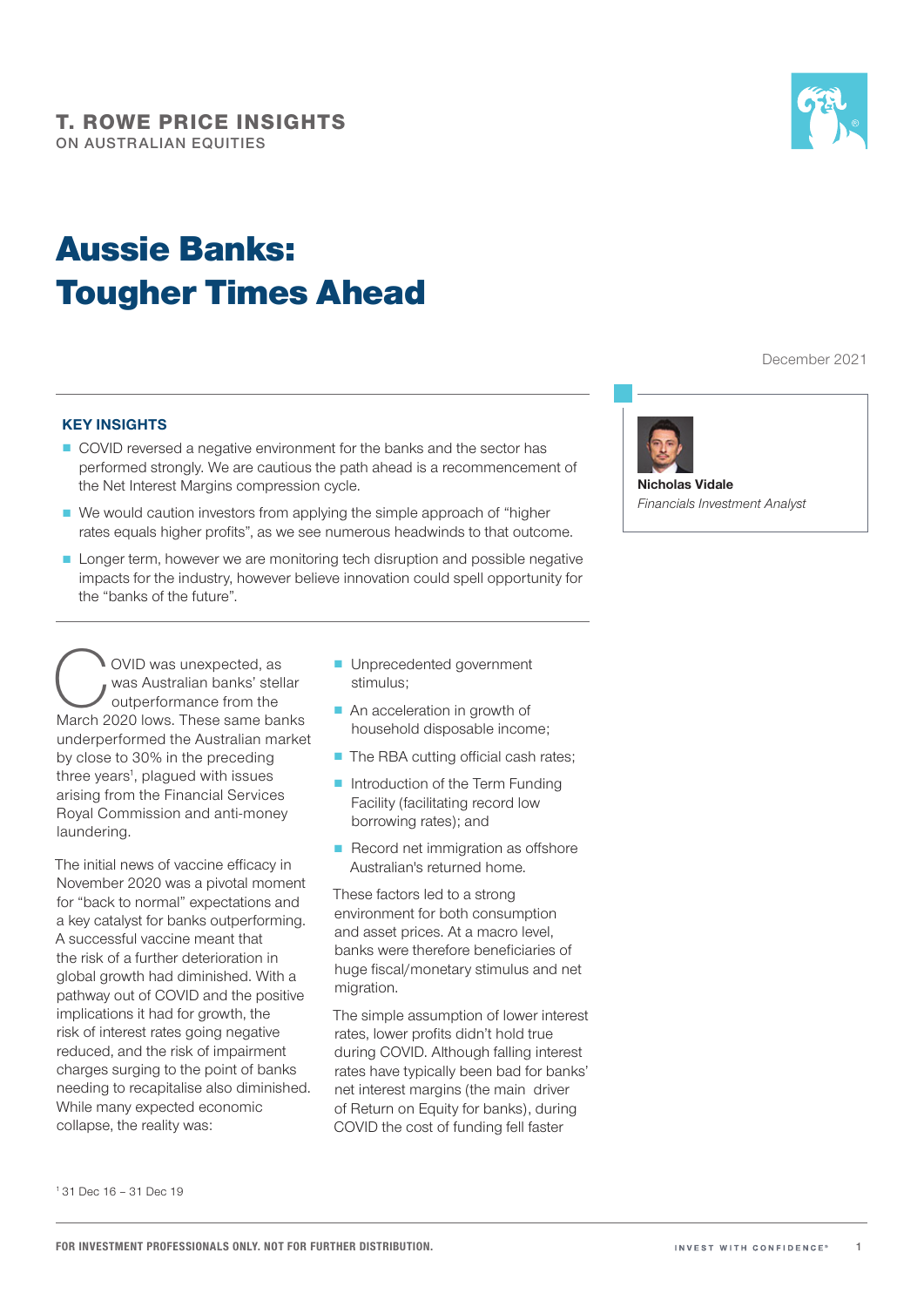

## Australian Listed Banks - NIM and ROE (%)

Source: T. Rowe Price, Company Data, as at 30 November 2021.

than lending interest rates, and banks were able to slow the pace of net interest margin decline. This improved the outlook for sector returns relative to expectations. Net interest margin expansion (NIM), combined with an unexpectedly strong macro economy, saw earnings growth for banks surge, and these upgrades drove extended share price outperformance. With bank balance sheet quality also improving in the better macro environment, capital management then followed, with all four major banks engaging in some form of capital management activity in 2021, which is expected to continue in 2022.

## As good as it gets…NIM compression cycle to recommence

Falling funding costs and customers migrating term deposits to at-call deposits led to net interest margin expansion through COVID. We believe the benefits are equivalent to a sugarhit and will be temporary in nature. Funding costs are now reaching a floor while the competitive environment in asset lending remains intense, driven largely by competition in mortgages. Lending rates will start to decline faster than funding rates, or they won't keep up with the increase in funding costs, and this will restart the net interest margin compression cycle the sector has experienced for the past decade.

#### Higher rates may not equal higher profits this cycle

The outlook for official RBA interest rates has increased post COVID as there is broad recognition that the virus is now manageable and economic growth continues to be higher than expected. Although rising interest rates is typically a positive for banks as they are able to reprice borrowing rates more than deposit rates, there are several variables which make the upside to interest rates potentially less attractive than in previous cycles:

#### I. Surge in fixed rate lending

Through COVID, fixed rate mortgages have gone from 15% to 55% of new mortgage lending for the major banks, and this has seen the overall share of fixed-rate mortgages increase from 20% to 35% of major bank mortgage lending. Fixed rate loans do not have the same sensitivity to rising cash rates that variable rate loans have (as they cannot re-price when the RBA changes the cash rate).

#### II. Competitive lending landscape

Potentially one of the biggest headwinds as fixed rate mortgages are due to be refinanced. We expect retail competition to intensify in the next 2 years as banks look to prevent customer churn at loan resets, and this means the front-back book pricing dynamic could in fact deteriorate rather than stabilise. This leads us to be cautious on the upside for banks from rising interest rates.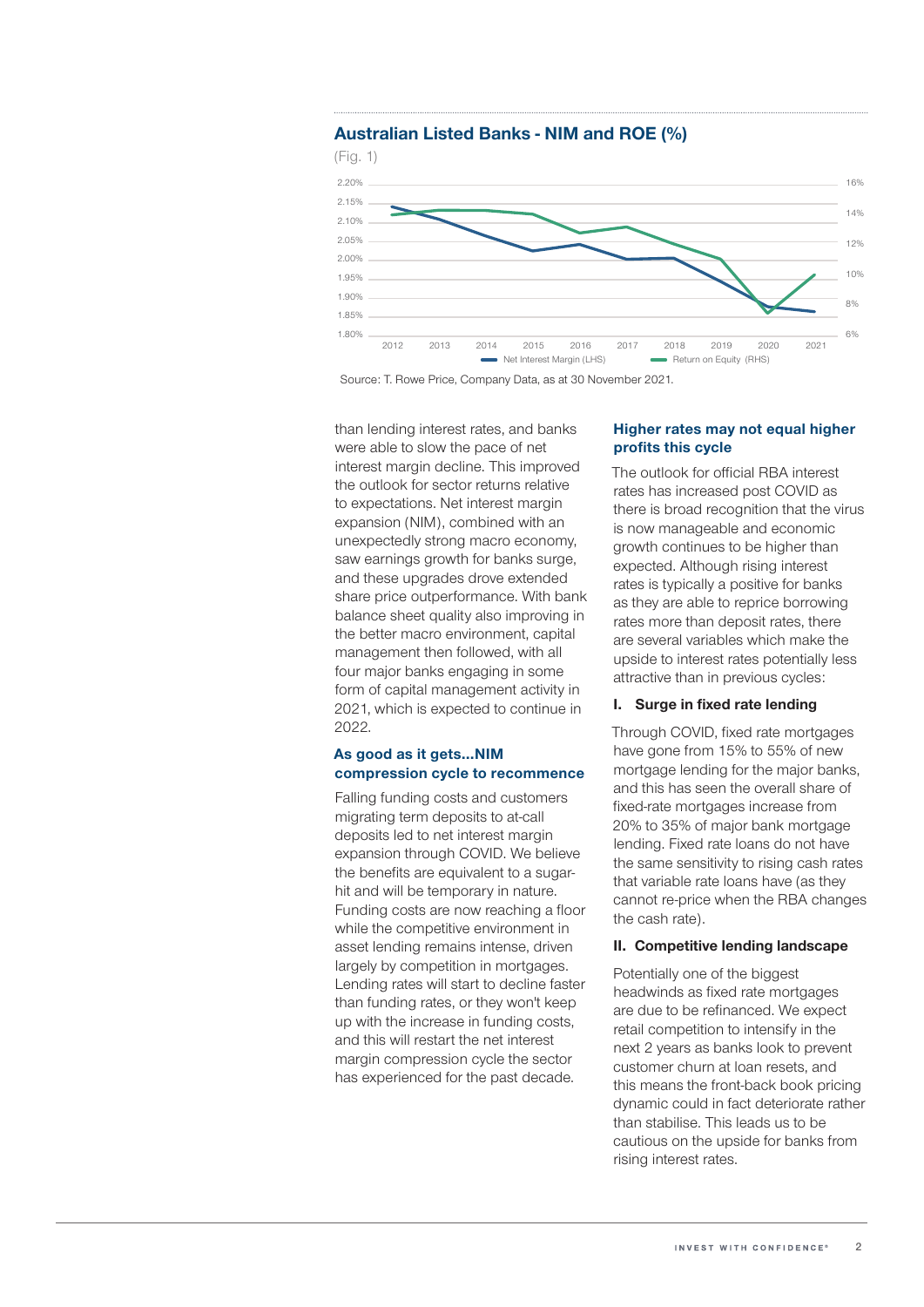

## Australian Approved Deposit Institutions New Lending – Debt to Income > 6x

(Fig. 3)



Mar 2019 Jun 2019 Sep 2019 Dec 2019 Mar 2020 Jun 2020 Sep 2020 Dec 2020 Mar 2021 Jun 2021 Sep 2021 Source: APRA, as at 30 September 2021.

#### III. Deterioration in credit conditions

Over the last 2 years, new mortgage loans by households, where borrowing is over 6x debt to income, have increased from less-than-15% share of new lending, to almost a quarter of new lending. This may come under pressure in a period of rising interest rates.

#### IV. Inflation's impact on household debt servicing

If interest rate increases lag inflation and fail to tame living costs, we see a risk of wages not keeping pace with the rising cost of living, ultimately impacting household disposable incomes and debt servicing capacity.

All the above could have flow on effects to mortgage growth, possible bad debts and a negative feedback loop to consumption. Ultimately this would be negative for the banks.

## Tech disruption presents both risk and opportunity for the bank of the future

There are technological developments taking place such as blockchain, cryptocurrency and Decentralised Finance (DeFi), which have the ability to threaten the business models of banks. At this stage, permissionless financial systems are very unlikely to ever be a feature of a sovereign financial system. Regulators will always require a responsible entity, and this means at best, we see private blockchains with permissioned networks. Although the amount of capital being invested in DeFi continues to increase, no business model has yet been able to solve the blockchain trilemma, which is the trade-off that occurs between security, programmability, and speed.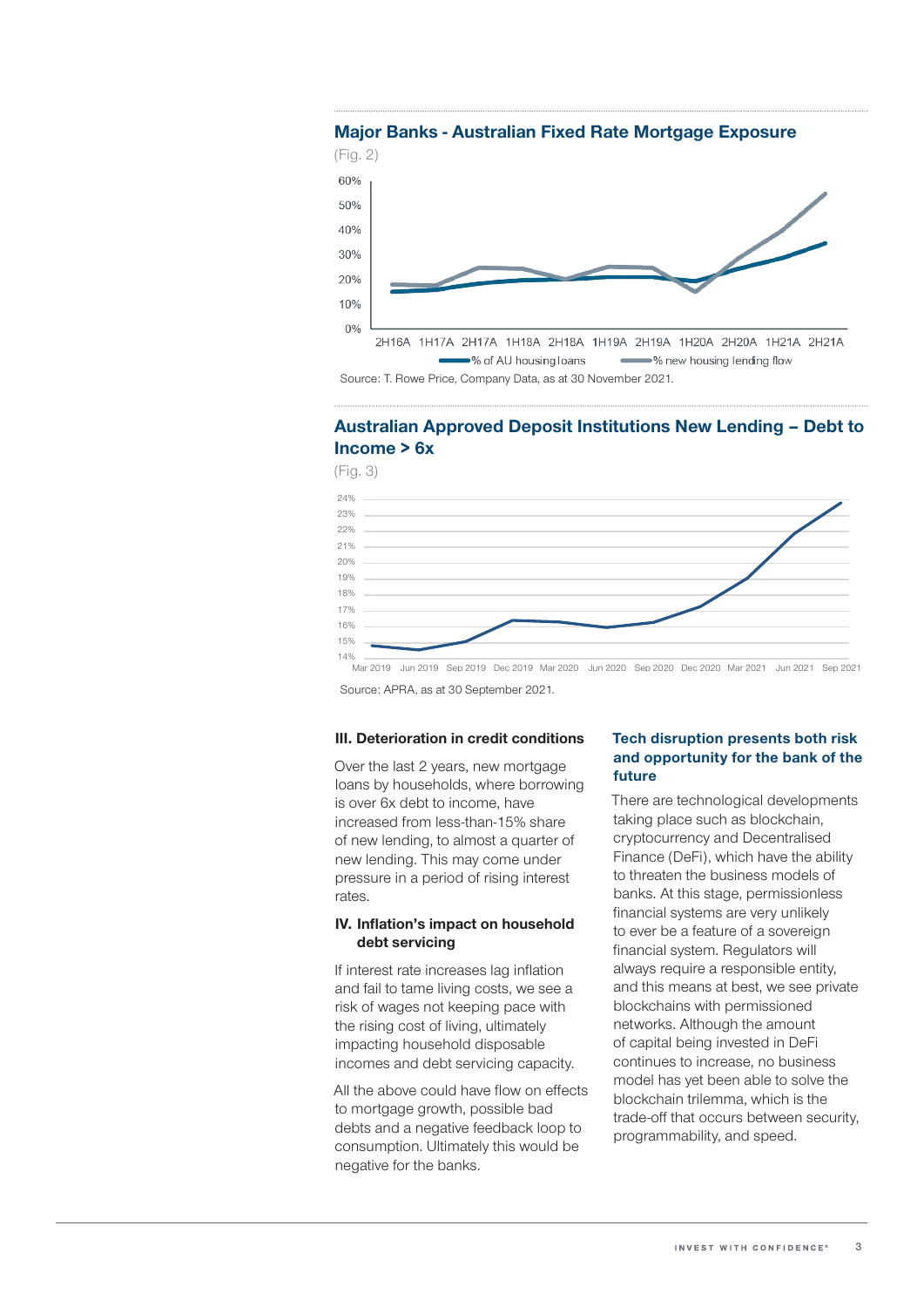## Bank of the Future – Opportunities and Threats

(Fig. 4)



Source: T. Rowe Price, as at 30 November 2021.

It is not necessarily the case that DeFi will completely disintermediate banks. As most DeFi business models employ governance models determined by protocols, the banks being regulated and trusted counterparties, with boards that are accountable to many stakeholders, could see them positioned as successful protocol governance managers in DeFi projects. Banks, as trusted custodians of financial data and assets, could see new opportunities emerge as technology developments take place. The bank of the future could look very different to today, where the user interface is a combination of many different product offerings. Some banks may choose to directly invest in and control these product offerings to be closer to the consumer, whereas some banks may choose just to be the provider of infrastructure behind consumer offerings, enabling competition and consumer choice within banking in Australia. We are in the very early stages of real potential change, and will monitor closely what this means for future industry make-up and returns.

#### **Summary**

WIII COMPIEIEIY GISINIEMHEQIALE DANKS. While COVID reversed a negative environment for the banks and the sector has as a result performed very strongly, we are cautious that the tailwinds are peaking, and the path ahead is a recommencement of the NIM compression cycle. We would caution investors from applying the simple approach of "higher rates equals higher profits", as we see numerous headwinds to that outcome. As we think longer term, we are monitoring tech disruption and possible negative impacts for the industry, but also considering how innovation could spell an opportunity for "banks of the future". We will be keeping our eyes open to which banks are willing to invest and who can position themselves as trusted custodians of data. As we look to 2022 however, we are seeing increasing headwinds therefore resulting in a cautious view on the sector and remain underweight.